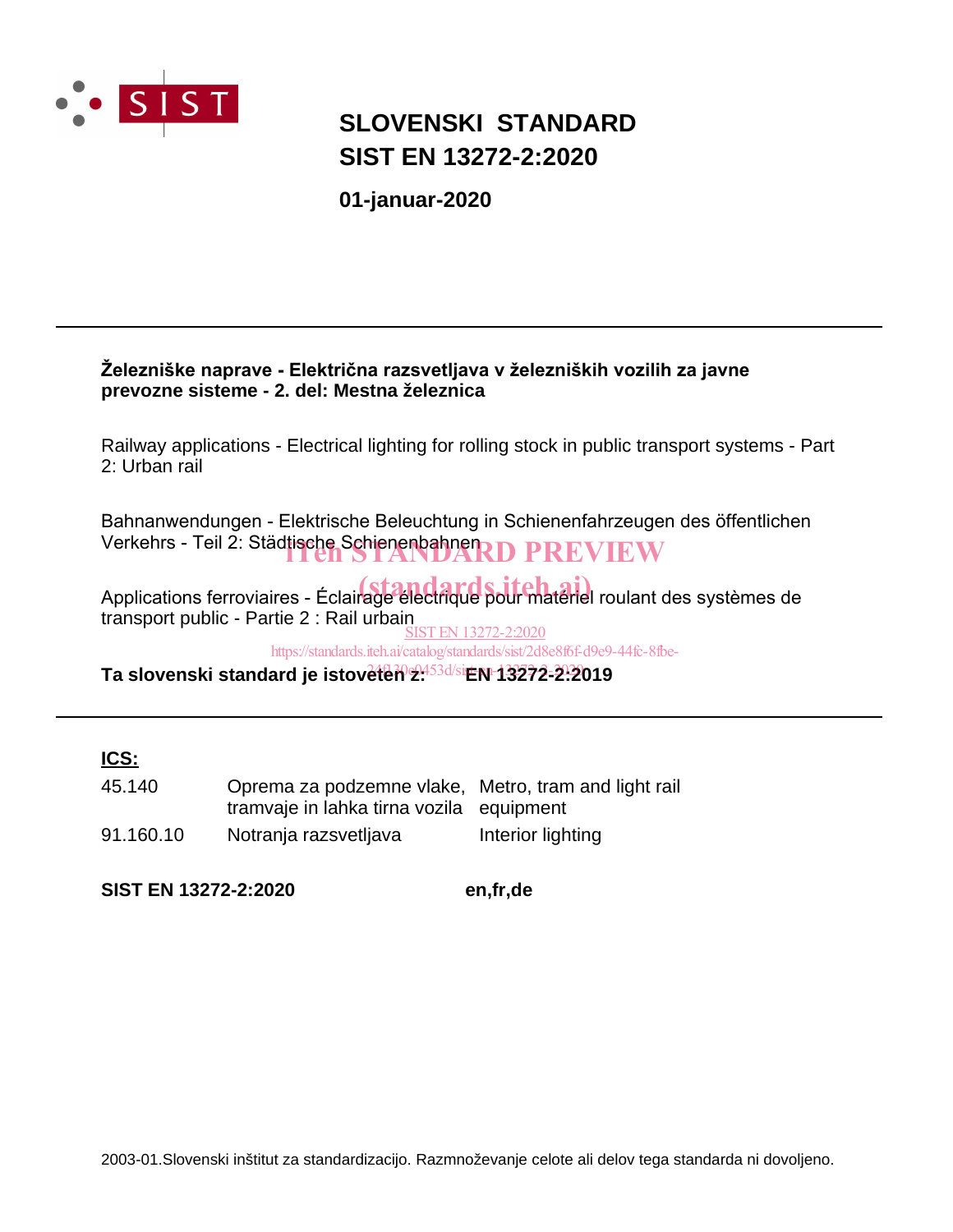

# iTeh STANDARD PREVIEW (standards.iteh.ai)

SIST EN 13272-2:2020 https://standards.iteh.ai/catalog/standards/sist/2d8e8f6f-d9e9-44fc-8fbe-24f130e0453d/sist-en-13272-2-2020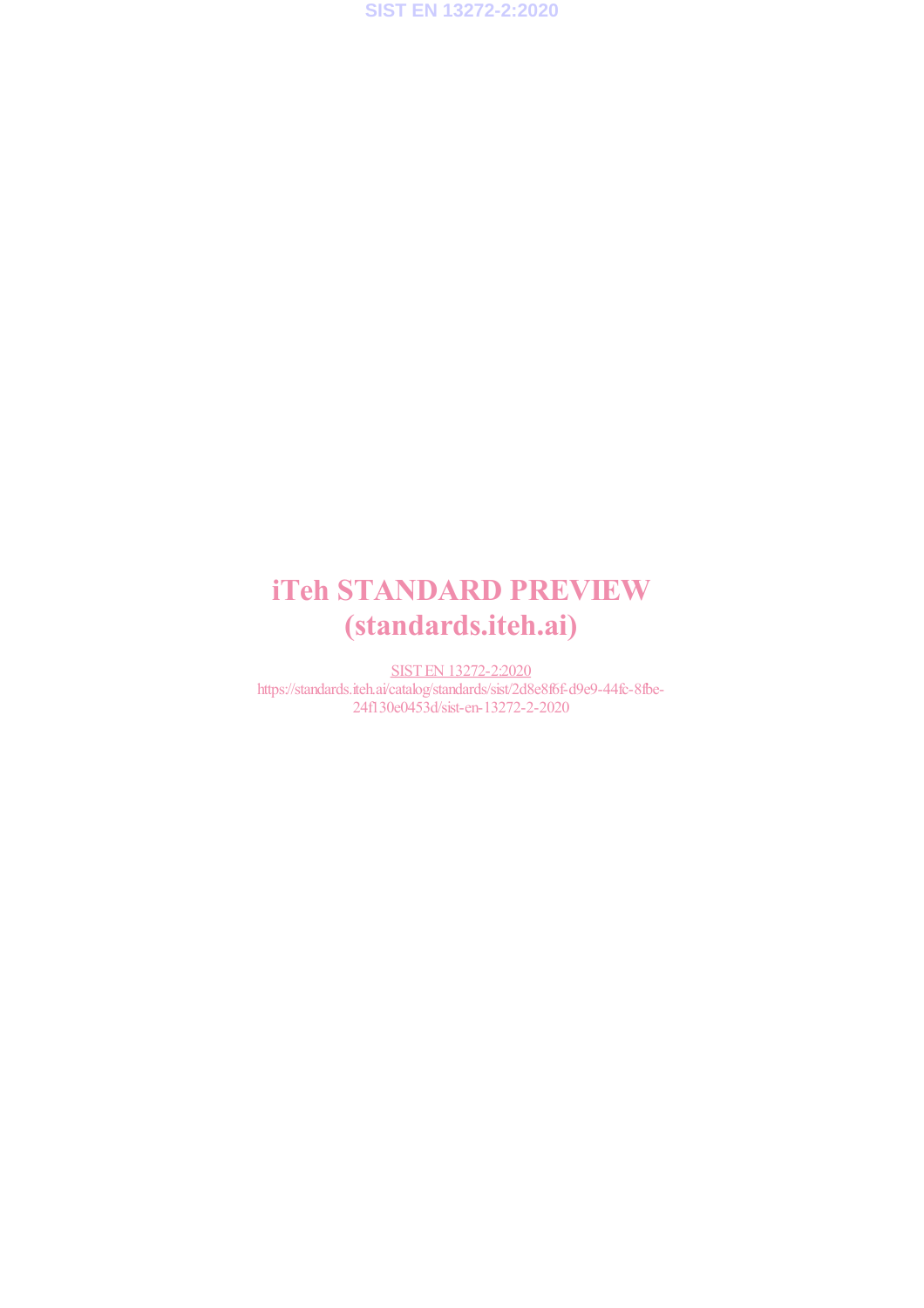#### **SIST EN 13272-2:2020**

# EUROPEAN STANDARD NORME EUROPÉENNE EUROPÄISCHE NORM

# **EN 13272-2**

October 2019

ICS 45.140; 91.160.10 Supersedes EN 13272:2012

English Version

## Railway applications - Electrical lighting for rolling stock in public transport systems - Part 2: Urban rail

Applications ferroviaires - Éclairage électrique pour matériel roulant des systèmes de transport public - Partie 2 : Rail urbain

Bahnanwendungen - Elektrische Beleuchtung in Schienenfahrzeugen des öffentlichen Verkehrs - Teil 2: Städtische Schienenbahnen

This European Standard was approved by CEN on 19 August 2019.

CEN members are bound to comply with the CEN/CENELEC Internal Regulations which stipulate the conditions for giving this European Standard the status of a national standard without any alteration. Up-to-date lists and bibliographical references concerning such national standards may be obtained on application to the CEN-CENELEC Management Centre or to any CEN member.

This European Standard exists in three official versions (English, French, German). A version in any other language made by This European Standard exists in three official versions (English, French, German). A version in any other language made by<br>translation under the responsibility of a CEN member into its own language and notified to the CEN Centre has the same status as the official versions.<br> **(Standards.iteh.ai)** 

CEN members are the national standards bodies of Austria, Belgium, Bulgaria, Croatia, Cyprus, Czech Republic, Denmark, Estonia, Finland, France, Germany, Greece, Hungary, Iceland, Ireland, Italy, Latvia, Lithuania, Luxembourg, Malta, Netherlands, Norway, Poland, Prance, Germany, Greece, Hungary, Iceland, Relatio, Relatio, Slovenia, Euxembourg, Maria, Nemerlands, Norwa<br>Poland, Portugal, Republic of North Macedonia, Romania, Serbia, Slovakia, Slovenia, Spain, Sweden, Switzer United Kingdom. https://standards.iteh.ai/catalog/standards/sist/2d8e8f6f-d9e9-44fc-8fbe-

24f130e0453d/sist-en-13272-2-2020



EUROPEAN COMMITTEE FOR STANDARDIZATION COMITÉ EUROPÉEN DE NORMALISATION EUROPÄISCHES KOMITEE FÜR NORMUNG

**CEN-CENELEC Management Centre: Rue de la Science 23, B-1040 Brussels**

Ref. No. EN 13272-2:2019 E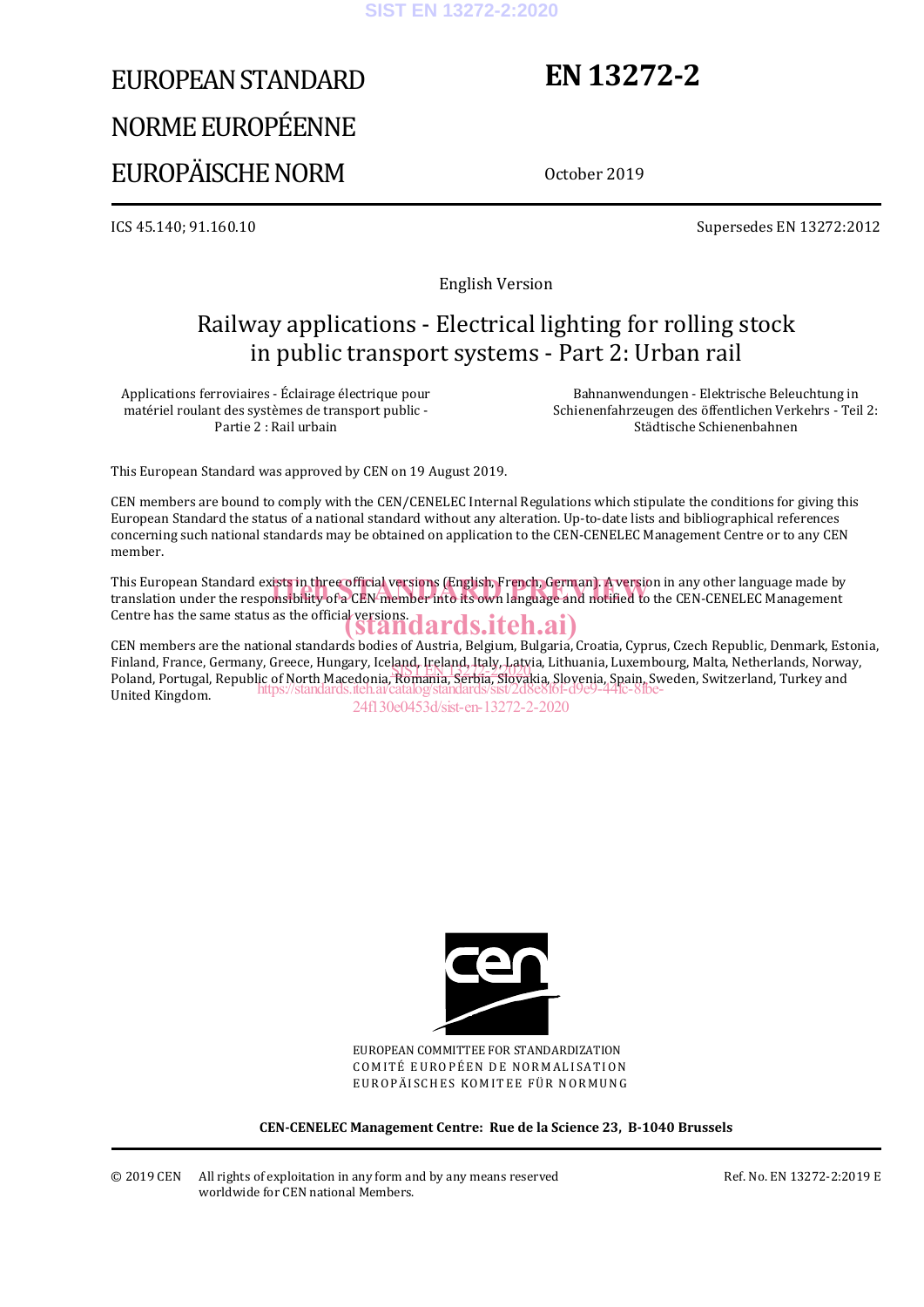## **SIST EN 13272-2:2020**

## EN 13272-2:2019 (E)

## **Contents**

| $\mathbf{1}$                                                                           |  |  |
|----------------------------------------------------------------------------------------|--|--|
| $\overline{2}$                                                                         |  |  |
| 3                                                                                      |  |  |
| $\overline{\mathbf{4}}$                                                                |  |  |
| $5\phantom{1}$                                                                         |  |  |
| 6                                                                                      |  |  |
| $\overline{7}$                                                                         |  |  |
| Annex A (normative) Contractual statements - Information and requirements to be agreed |  |  |
|                                                                                        |  |  |
|                                                                                        |  |  |

# **iTeh STANDARD PREVIEW** (standards.iteh.ai)

**SIST EN 13272-2:2020** https://standards.iteh.ai/catalog/standards/sist/2d8e8f6f-d9e9-44fc-8fbe-24f130e0453d/sist-en-13272-2-2020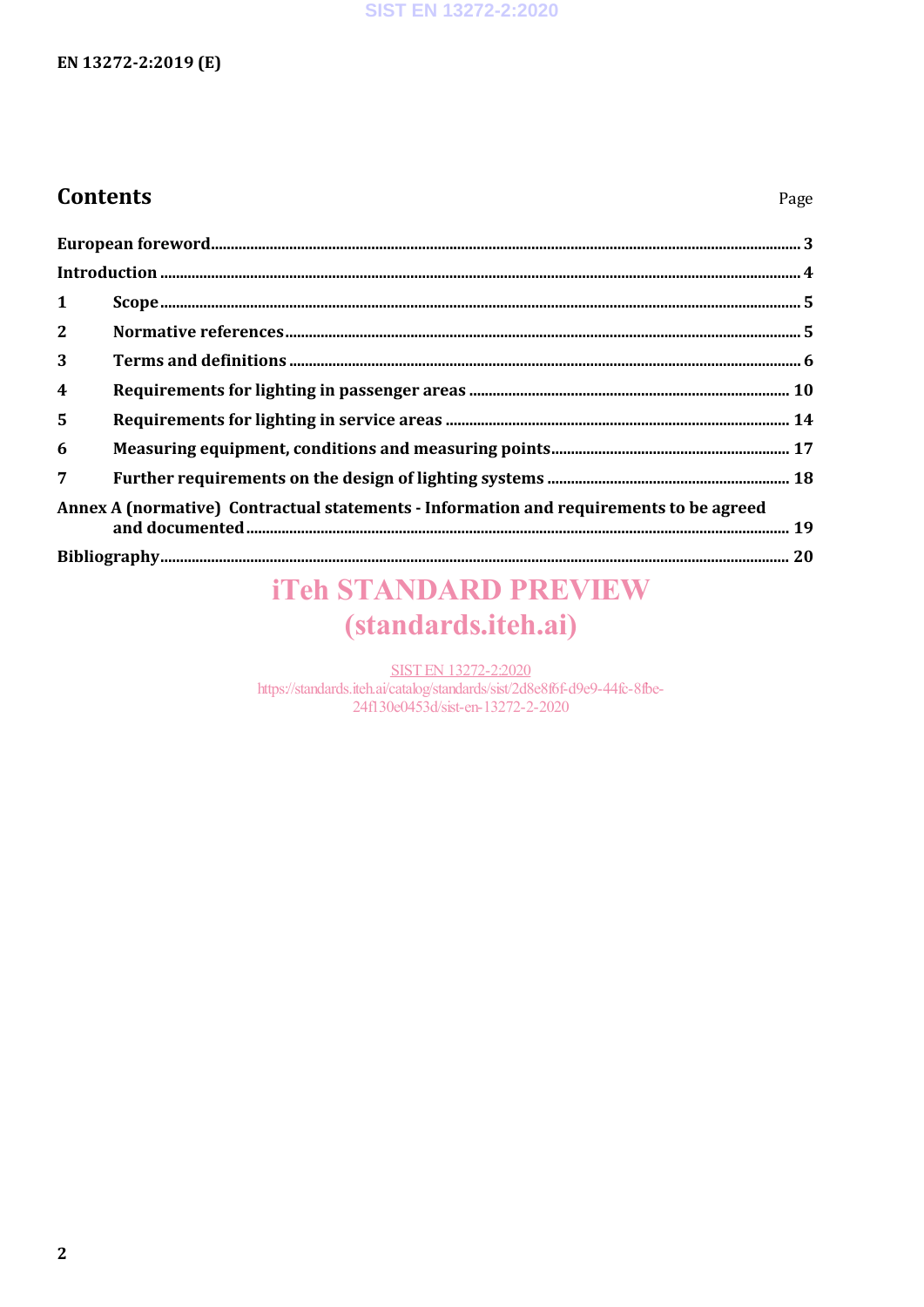## **European foreword**

This document (EN 13272-2:2019) has been prepared by Technical Committee CEN/TC 256 "*Railway applications*", the secretariat of which is held by DIN.

This European Standard shall be given the status of a national standard, either by publication of an identical text or by endorsement, at the latest by April 2020, and conflicting national standards shall be withdrawn at the latest by April 2020.

Attention is drawn to the possibility that some of the elements of this document may be the subject of patent rights. CEN shall not be held responsible for identifying any or all such patent rights.

This document, together with EN 13272-1:2019, supersedes EN 13272:2012.

This series of documents *Railway applications* — *Electrical lighting for rolling stock in public transport systems* consists of the following parts:

- Part 1: *Heavy rail*;
- Part 2: *Urban rail* (this document).

With regard to the previous edition, the following changes have been made:

— This part of EN 13272 for electrical lighting in urban rail vehicles is new, whereas EN 13272-1 (for heavy rail) has been revised with regard to applicable TSIs and new lighting technologies heavy rail) has been revised with regard to applicable TSIs and new lighting technologies.

This document has been prepared under a mandate given to CEN by the European Commission and the European Free Trade Association. SIST EN 13272-2:2020 https://standards.iteh.ai/catalog/standards/sist/2d8e8f6f-d9e9-44fc-8fbe-24f130e0453d/sist-en-13272-2-2020

According to the CEN-CENELEC Internal Regulations, the national standards organisations of the following countries are bound to implement this European Standard: Austria, Belgium, Bulgaria, Croatia, Cyprus, Czech Republic, Denmark, Estonia, Finland, France, Germany, Greece, Hungary, Iceland, Ireland, Italy, Latvia, Lithuania, Luxembourg, Malta, Netherlands, Norway, Poland, Portugal, Republic of North Macedonia, Romania, Serbia, Slovakia, Slovenia, Spain, Sweden, Switzerland, Turkey and the United Kingdom.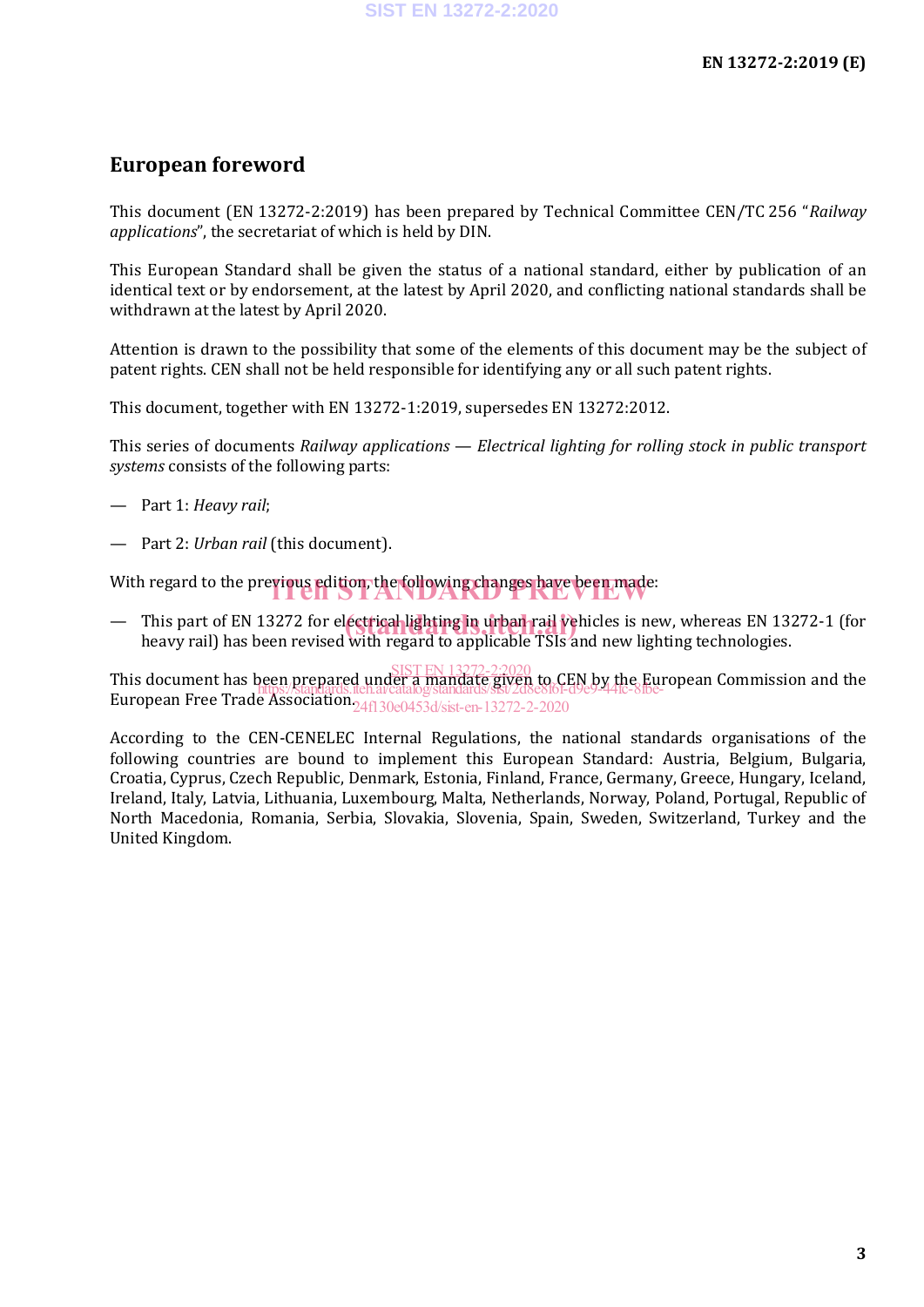**EN 13272-2:2019 (E)**

## **Introduction**

This document sets out the requirements for interior lighting for urban rail vehicles, as defined in the CEN-CENELEC Guide 26.

# iTeh STANDARD PREVIEW (standards.iteh.ai)

SIST EN 13272-2:2020 https://standards.iteh.ai/catalog/standards/sist/2d8e8f6f-d9e9-44fc-8fbe-24f130e0453d/sist-en-13272-2-2020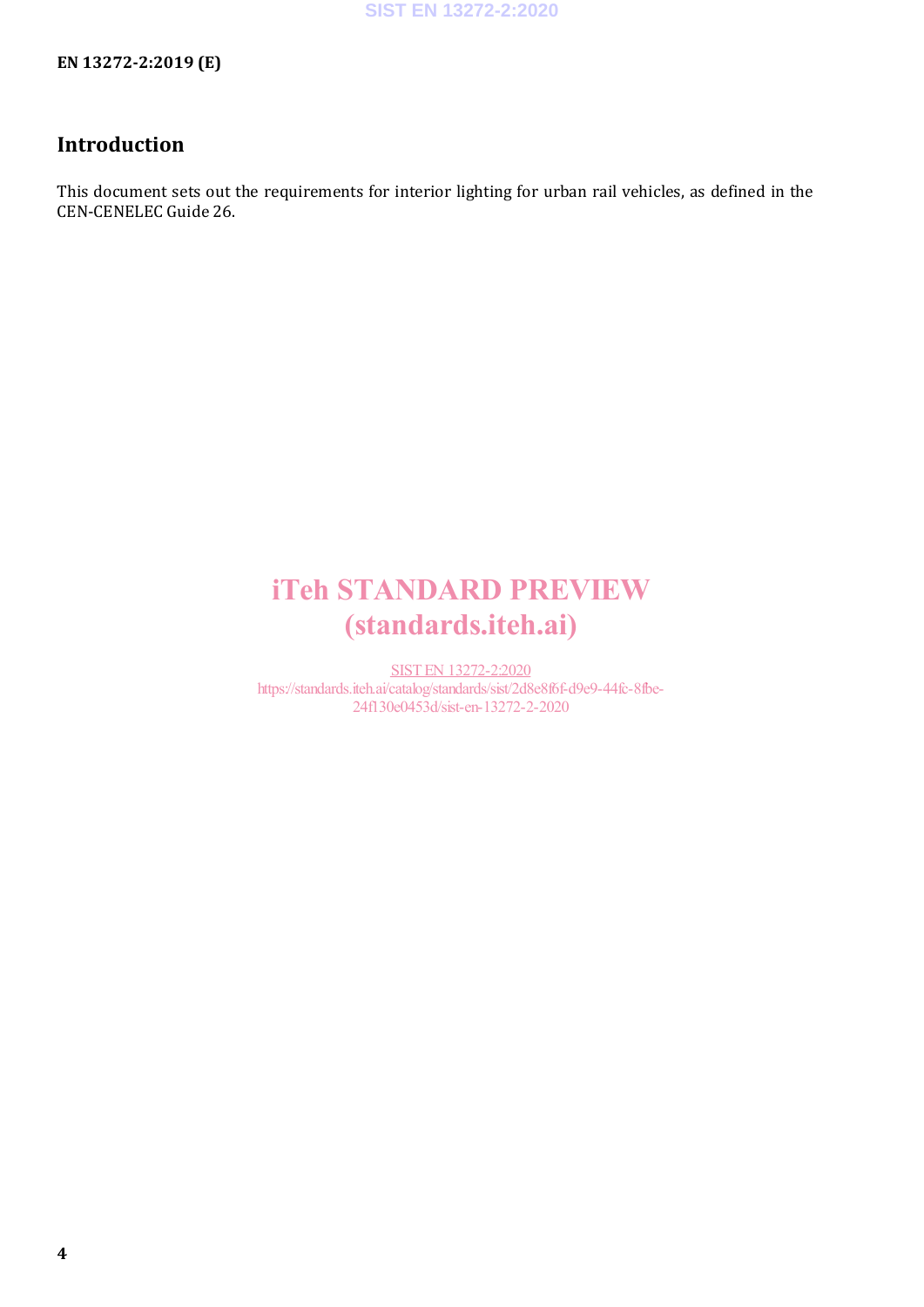## **1 Scope**

This document contains performance requirements and recommendations for electrical lighting systems in the interiors of public transport urban rail vehicles, as defined in the CEN-CENELEC Guide 26, i.e. metro systems, trams, light rail, and local rail systems, under all operating and emergency conditions.

This document applies only to new units.

The application of this document for retro-fitting of existing units is subject to agreement between Contractors.

This document also defines the requirements for testing and conformity assessment.

This document does not address lighting installed in instruments or controls.

This document does not address lighting installed for indication or effect purposes, including flashing lights and decorative lighting.

NOTE 1 The requirements for interior lighting for heavy rail vehicles can be found in EN 13272-1.

NOTE 2 The requirements for cab instrument lighting for heavy rail vehicles can be found in EN 16186-2.

## **2 Normative references**

I

The following documents are referred to in the text in such a way that some or all of their content The following documents are referred to in the text in such a way that some or all of their content<br>constitutes requirements of this document. For dated references, only the edition cited applies. For undated references, the latest edition of the referenced document (including any amendments) applies.

EN 13272-1:2019, *Railway applications — Electrical lighting for rolling stock in public transport system - Part 1 Heavy rail* SIST EN 13272-2:2020

https://standards.iteh.ai/catalog/standards/sist/2d8e8f6f-d9e9-44fc-8fbe-

IEC 60050-845:1987+A1:2016,<sup>1</sup> *h<del>Alerhatiõndt Electrotechnical</del> Vocabulary Chapter 845: Lighting* 

EN 62031:2008+A2:2015, *LED modules for general lighting - Safety specifications*

EN 62471:2008, *Photobiological safety of lamps and lamp systems*

EN 45545-1:2013, *Railway applications - Fire protection on railway vehicles - Part 1: General*

IEC/TR 62778:2014, *Application of IEC 62471 for the assessment of blue light hazard to light sources and luminaires*

<sup>1</sup> IEC 60050-845:1987+A1:2016 is identical to CIE Publication No. CIE S 017/E:2011.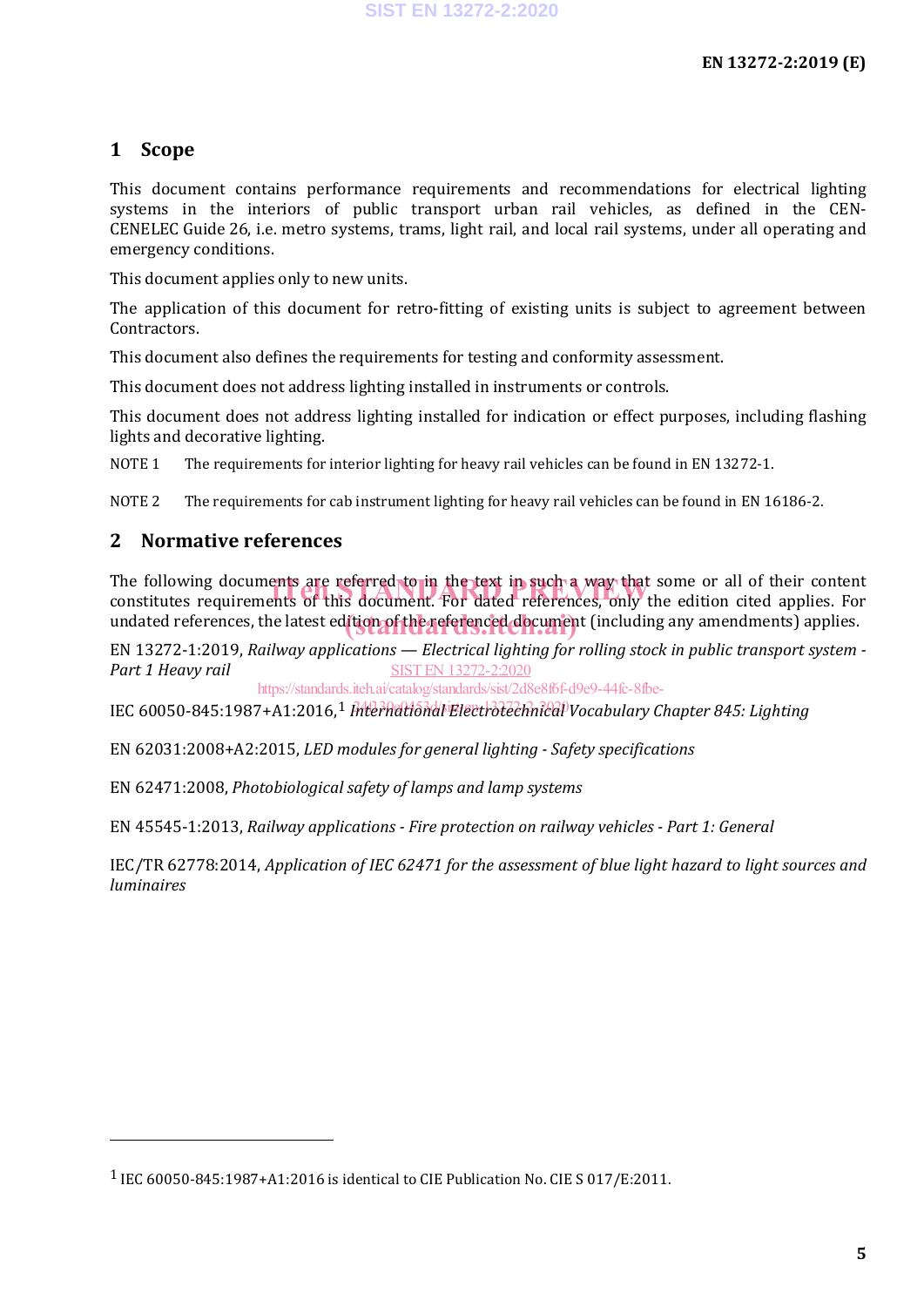## **3 Terms and definitions**

For the purposes of this document, the following terms and definitions apply.

ISO and IEC maintain terminological databases for use in standardization at the following addresses:

• IEC Electropedia: available at http://www.electropedia.org/

• ISO Online browsing platform: available at https://www.iso.org/obp

NOTE Definitions 3.1.1 to 3.1.5 from CEN-CENELEC Guide 26.

## **3.1 General**

## **3.1.1**

## **urban guided transport (UGT) systems**

system covering metro, tram and light rail, and defined as public transport systems permanently guided at least by one rail, intended for the operation of local, urban and suburban passenger services with self-propelled vehicles and operated either segregated or not from general road and pedestrian traffic

## **3.1.2**

## **metro system**

UGT system operated on its own right of way and segregated from general road and pedestrian traffic; consequently designed for operations in tunnels, viaducts or on surface level but with physical consequently designed for operations in tunnels, viability or on surface level<br>separation in such a way that inadvertent access is not possible

Note 1 to entry: In different parts of the world, Metro systems are also known as the underground, the subway or the tube. Rail systems with specific construction issues operating on a segregated guideway (e.g. monorail, rack railways) are also treated as metros as long as the<u>y are designated as)pa</u>rt of the urban public transport network. https://standards.iteh.ai/catalog/standards/sist/2d8e8f6f-d9e9-44fc-8fbe-

24f130e0453d/sist-en-13272-2-2020

## **3.1.3**

### **tram**

UGT system not segregated from general road and pedestrian traffic, which shares its right of way with general road and/or pedestrian traffic and is therefore embedded in its relevant national road traffic legislation (highway codes and specific adaptations)

## **3.1.4**

### **light rail**

UGT system operated on parts of the system not segregated from general road and pedestrian traffic, and on parts of the system with segregated right-of-way; the segregation may include some sections of line where inadvertent access is not possible

### **3.1.5**

### **local rail system**

system connecting city centres with their suburban hinterland or regional local centres, operated on rights of way which are basically segregated from general road and/or pedestrian traffic and/or which can be declared by law as independent from the public environment even if they are not segregated by location, form of construction or appropriate measures

Note 1 to entry: Local rail systems, by national decision complying with Article 1.3 (a) or (b) of Directive 2008/57/EC, may be excluded from the European Community Rail System.

Note 2 to entry: For historical reasons local rail systems may be strongly influenced by conventional railway parameters and their operations procedures.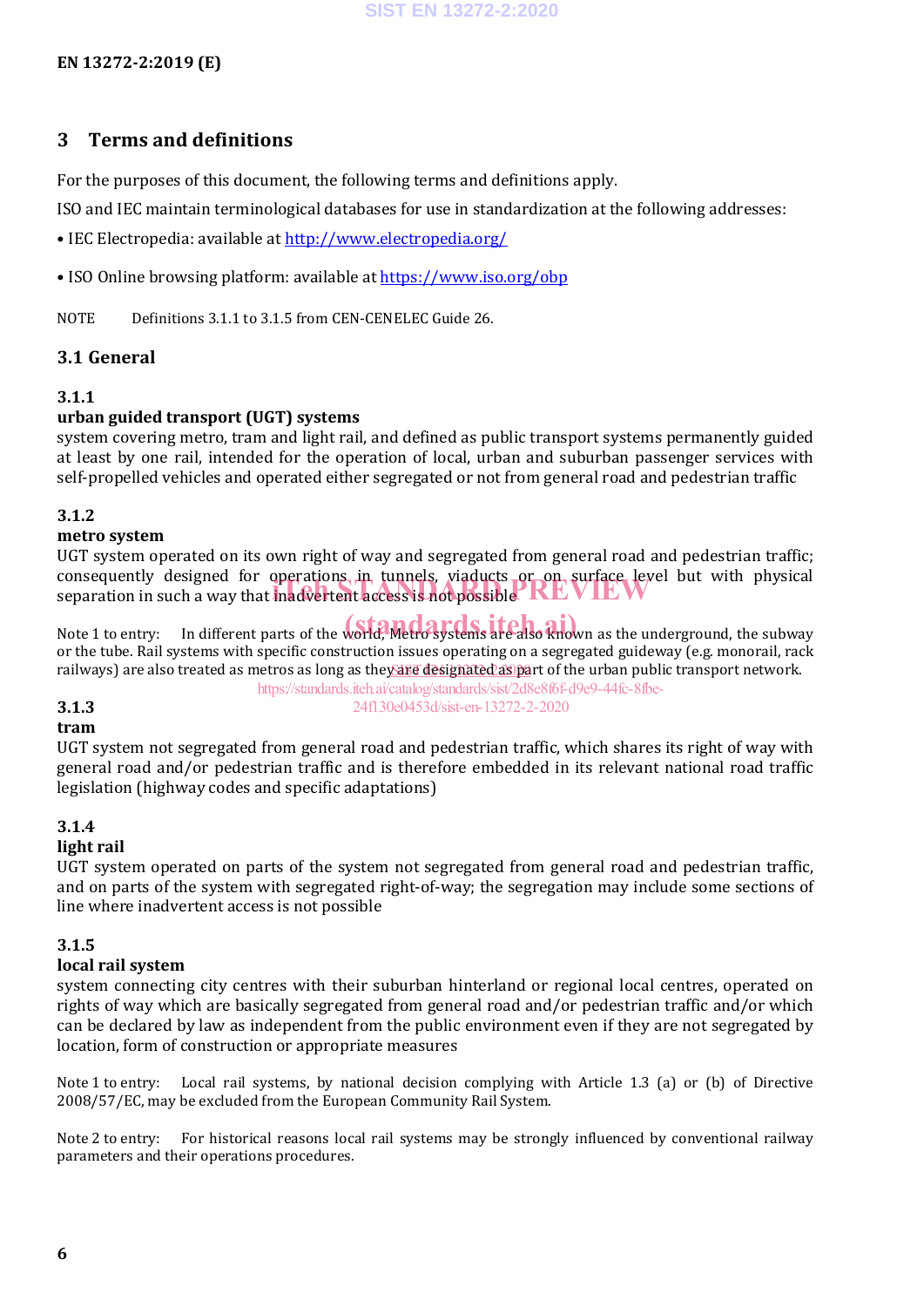## **3.1.6**

## **vehicle**

complete assembly of one or more cars

## **3.1.7**

## **passenger area**

area inside the vehicle dedicated to transporting passengers

Note 1 to entry: This definition is derived from EN 15663:2017+A1:2018.

## **3.1.8**

## **service area**

area that is intended to be occupied by service personnel only

## **3.1.9**

### **seating area**

passenger area intended for seated persons

Note 1 to entry: This excludes tip-up seats.

## **3.1.10**

## **standing area**

unobstructed part of a passenger area which can be used by standing persons (e.g. vestibules, aisles), or standing persons at the location of tip-up seats, or wheelchair users  $\mathbb{F}\mathbf{W}$ 

Note 1 to entry: This definition is <mark>derived from EN 15663:20</mark>17 [A1] 2018.

Note 2 to entry: Wheelchairs occupy the same floor space as standing persons in urban rail vehicles.<br>SISTEN 13272-2:2020

**3.1.11** https://standards.iteh.ai/catalog/standards/sist/2d8e8f6f-d9e9-44fc-8fbe-24f130e0453d/sist-en-13272-2-2020

### **open gangway**

wide gangway designed to be occupied by travelling passengers

Note 1 to entry: This excludes the gangways that are only to be used to pass from one car to another.

## **3.1.12**

## **vehicle access step**

first fixed part of the floor threshold inside the vehicle

## **3.1.13**

### **lamp**

light source used for the creation of light in a luminaire

Note 1 to entry: Lamps include tungsten, halogen, fluorescent, electroluminescent, LED, OLED and laser diode technologies.

## **3.1.14**

## **luminaire**

complete assembly with associated fixings, fittings and electrical connections for the control of light delivery, excluding the lamp or lamps

Note 1 to entry: A more detailed definition is given in EN 12665, and the ILV item 17–707.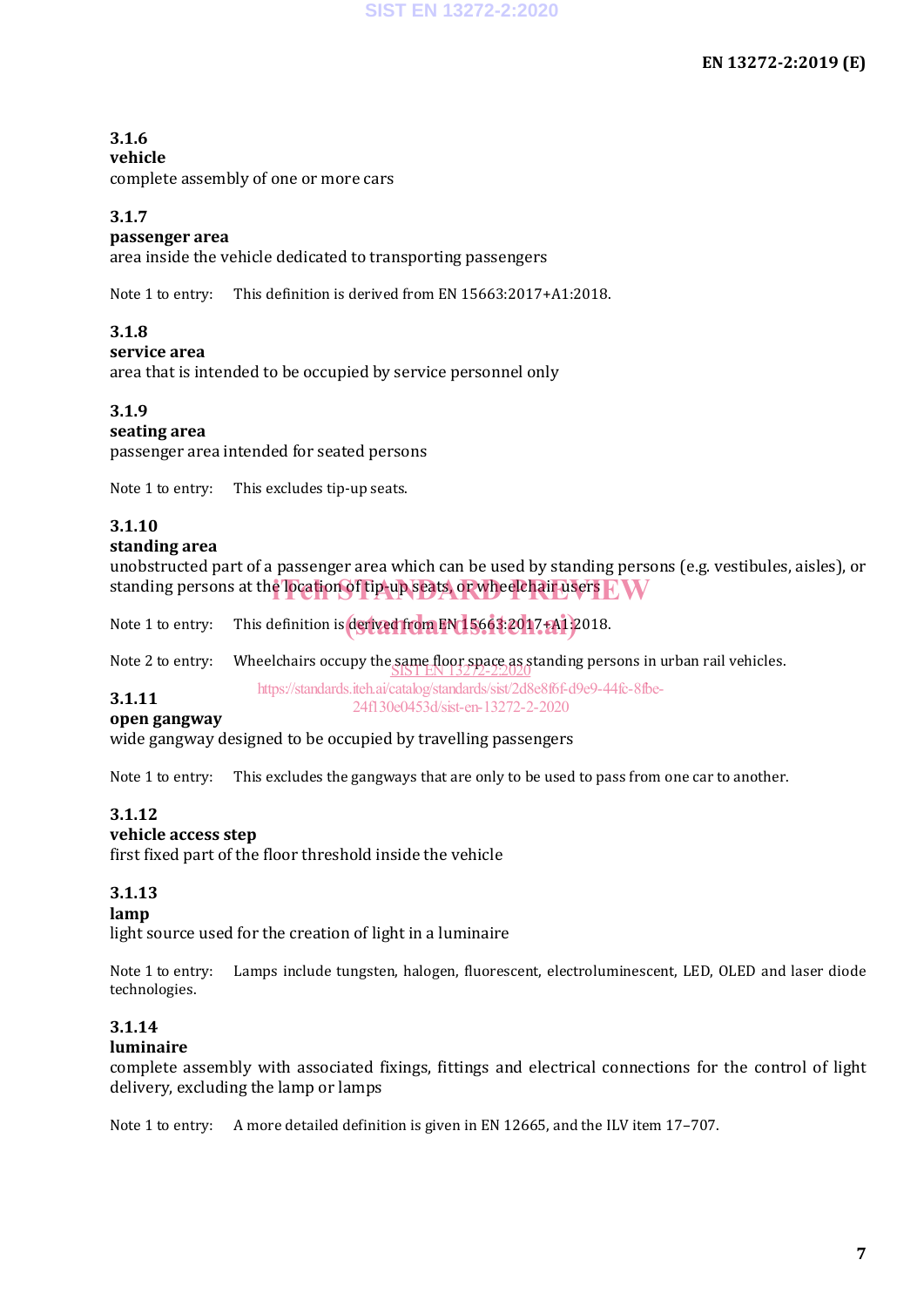#### **3.1.15 luminance** *L*

luminous intensity of the light emitted in a given direction from an element of a surface, divided by the area of the element projected in the same direction

Note 1 to entry: Unit: candela per square metre  $(cd/m^2)$ .

Note 2 to entry: A more detailed definition is given in EN 12665, and the ILV item 17–711.

## **3.1.16 luminous flux**

#### *Φ*

quantity derived from radiant flux (radiant power) by evaluating the radiation according to the spectral sensitivity of the human eye (as defined by the CIE standard photometric observer)

Note 1 to entry: Unit: lumen (lm).

Note 2 to entry: It is the light power emitted by a source.

Note 3 to entry: Adapted from EN 12665.

#### **3.1.17 Illuminance** *E*

## iTeh STANDARD PREVIEW

ratio of the luminous flux incident on a surface to the area of the illuminated surface

Note 1 to entry: Unit:  $lux (lx) = lm/m<sup>2</sup>$ SIST EN 13272-2:2020

Note 2 to entry: Illuminance was previous it kajournlas the industrial of level or value 8 fbe-24f130e0453d/sist-en-13272-2-2020

Note 3 to entry: The orientation of the surface may be defined, e.g. horizontal, vertical.

## **3.1.18**

## **average illuminance**

*E***av**

illuminance averaged over the specified surface

Note 1 to entry: Unit: lux (lx).

Note 2 to entry: Adapted from EN 12665.

Note 3 to entry: In practice this may be derived either from the total luminous flux falling on the surface divided by the total area of the surface, or alternatively from an arithmetic average of the illuminances at a representative number of points on the surface.

### **3.1.19**

### **illuminance uniformity**

ratio of the least favourable illuminance to the average illuminance within the specified measurement surface

Note 1 to entry: The least favourable illuminance may be either the minimum or maximum illuminance over all the measurement points.